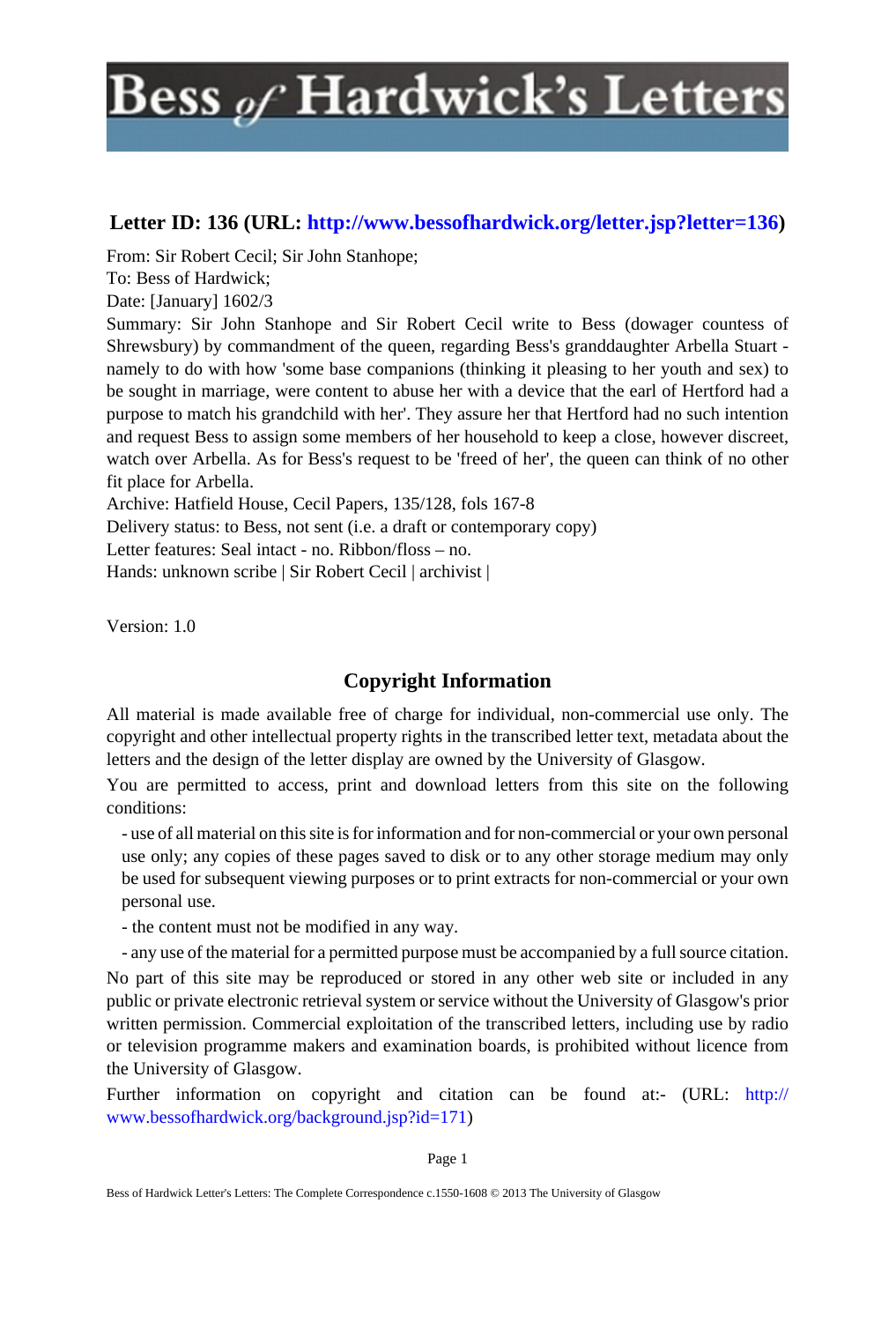### **People Associated with Letter 136: Sir Robert Cecil**

Robert Cecil, first earl of Salisbury (1563-1612), leading administrator, politician and courtier, was the only son of William Cecil, Lord Burghley. Like his father, he held a number of important positions, including secretary of state, lord high steward to Queen Anne of Denmark (King James I's wife), lord treasurer and master of the wards.

Other letters associated with Sir Robert Cecil:

20 May 1595 (Recipient)(URL: [http://www.bessofhardwick.org/letter.jsp?letter=124\)](http://www.bessofhardwick.org/letter.jsp?letter=124) 2 June 1600 (Recipient)(URL: [http://www.bessofhardwick.org/letter.jsp?letter=125\)](http://www.bessofhardwick.org/letter.jsp?letter=125) 6 October 1600 (Recipient)(URL: [http://www.bessofhardwick.org/letter.jsp?letter=126\)](http://www.bessofhardwick.org/letter.jsp?letter=126) 28 April 1601 (Recipient)(URL: <http://www.bessofhardwick.org/letter.jsp?letter=127>) 18 January 1602/3 (Recipient)(URL: [http://www.bessofhardwick.org/letter.jsp?letter=139\)](http://www.bessofhardwick.org/letter.jsp?letter=139) 2 February 1602/3 (Recipient)(URL: [http://www.bessofhardwick.org/letter.jsp?letter=130\)](http://www.bessofhardwick.org/letter.jsp?letter=130) 6 February 1602/3 (Recipient)(URL: [http://www.bessofhardwick.org/letter.jsp?letter=131\)](http://www.bessofhardwick.org/letter.jsp?letter=131) 21 February 1602/3 (Author)(URL: [http://www.bessofhardwick.org/letter.jsp?letter=133\)](http://www.bessofhardwick.org/letter.jsp?letter=133) 21 February 1602/3 (Recipient)(URL: [http://www.bessofhardwick.org/letter.jsp?letter=132\)](http://www.bessofhardwick.org/letter.jsp?letter=132) 3 March 1602/3 (Recipient)(URL: [http://www.bessofhardwick.org/letter.jsp?letter=134\)](http://www.bessofhardwick.org/letter.jsp?letter=134) 13 April 1603 (Recipient)(URL: <http://www.bessofhardwick.org/letter.jsp?letter=140>)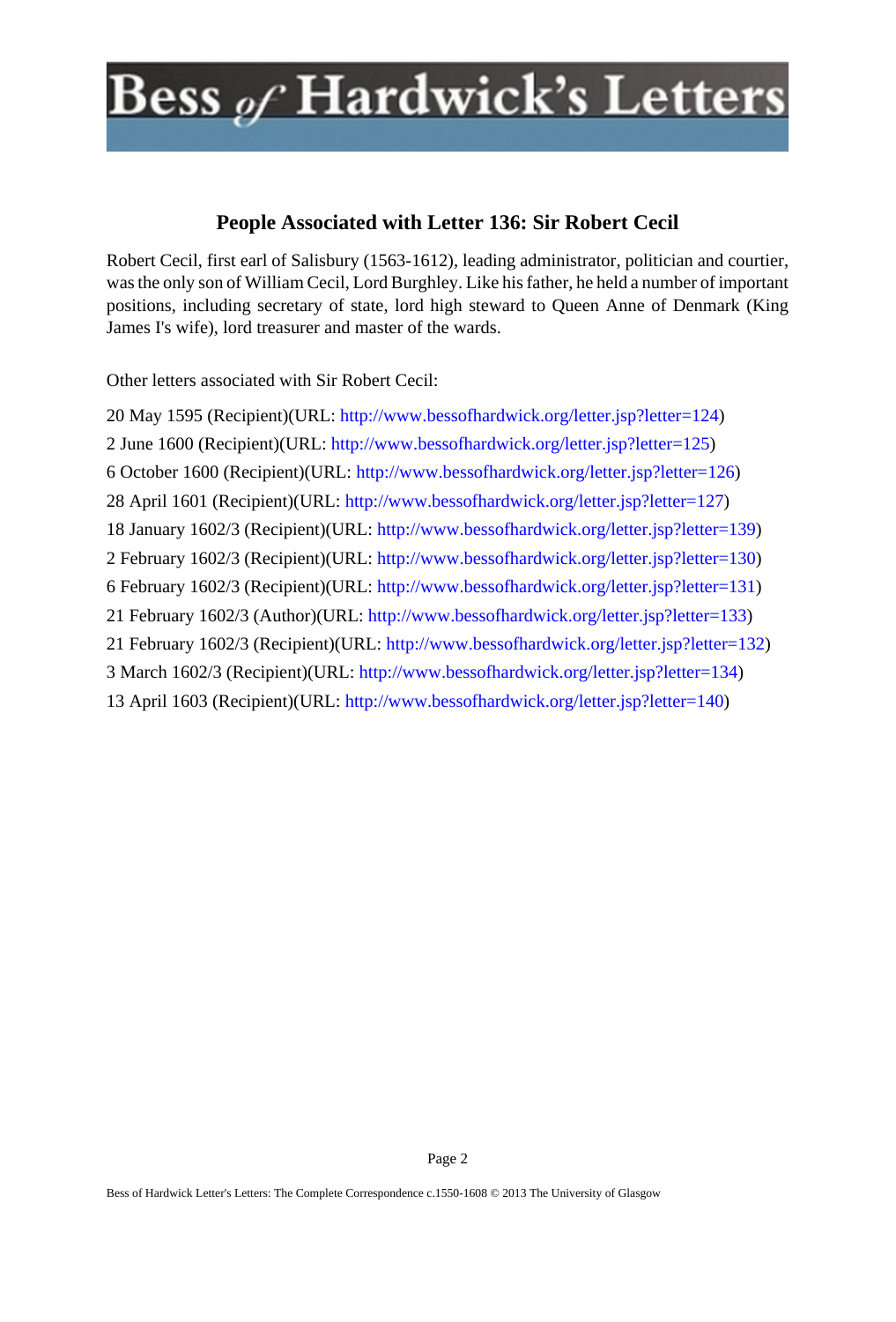### **People Associated with Letter 136: Sir John Stanhope**

John Stanhope, first Baron Stanhope (c.1540-1621), appears as a courtier at the Elizabethan court in the late 1570s. His first wife Mary (née Knolles) died in 1567 and her inheritance reverted to her sister, which may have put Stanhope in financial straits. In 1589 he married Margaret Mackwilliams (c.1565-1640), a relation of William Cecil, Lord Burghley. At the same time, he also became associated with the Cecils and was appointed master of the posts in 1590. Bess's son-in-law/stepson Gilbert Talbot, seventh earl of Shrewsbury, was thwarted by Stanhope's influence at court during his feud with the Stanhopes of Nottinghamshire. Stanhope continued to rise under Elizabeth I and was knighted and appointed treasurer of the chamber in 1596, and he became vice-chamberlain of the household and a privy councillor in 1601 (posts he remained in at the accession of James I).

Other letters associated with Sir John Stanhope:

- 2 February 1602/3 (Recipient)(URL: [http://www.bessofhardwick.org/letter.jsp?letter=130\)](http://www.bessofhardwick.org/letter.jsp?letter=130)
- 21 February 1602/3 (Author)(URL: [http://www.bessofhardwick.org/letter.jsp?letter=133\)](http://www.bessofhardwick.org/letter.jsp?letter=133)
- 3 March 1602/3 (Recipient)(URL: [http://www.bessofhardwick.org/letter.jsp?letter=134\)](http://www.bessofhardwick.org/letter.jsp?letter=134)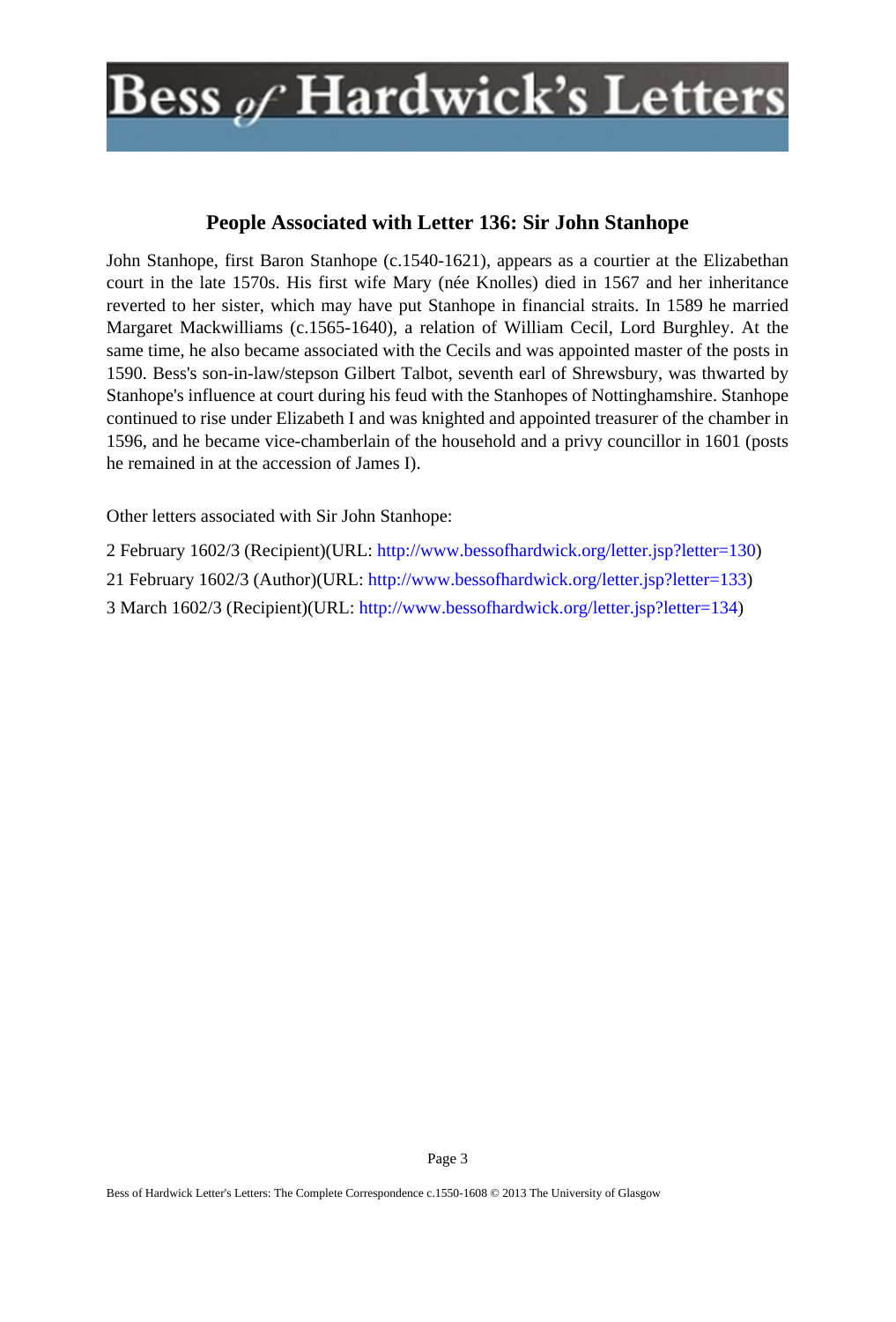### **People Associated with Letter 136: Bess of Hardwick**

Born Elizabeth Hardwick (in c.1521/2, d. 13 February 1608), the woman known to posterity as Bess of Hardwick married four times during her life, as a result of which her name changed from Hardwick to Barlow (or Barley), Cavendish, St Loe and then finally (when she was countess of Shrewsbury and then dowager countess) Talbot. As one of the five children of John Hardwick (1495-1528) of Hardwick, Derbyshire, and his first wife, Elizabeth (née Leake), Bess had three sisters (Mary, Jane and Alice) and one brother (James). The Hardwicks were established Derbyshire gentry who had inherited a modest manor house and c.400 acres in and around Hardwick. But when John died in 1528, and their lands were seized by the crown, Bess faced hardship. Bess's mother quickly remarried but her new husband, Ralph Leche of Chatsworth, Derbyshire, brought little land or money to the marriage, and three more daughters were born (Bess's half-sisters Elizabeth, Jane and Margaret). Little else is known of Bess's childhood but, while still young, she was married for the first time, to Robert Barlow (or Barley) of Barlow, Derbyshire, sometime in or before 1543. Barlow died in 1544 and Bess received a small inheritance. In 1547 she married the twice-widowed Sir William Cavendish, treasurer of the king's chamber. Bess and Cavendish had eight children, six of whom survived: Frances (1548), Henry (1550), William (1551, from whom the dukes of Devonshire are descended), Charles (1553, from whom the dukes of Newcastle and Portland are descended), Elizabeth (1554) and Mary (1556). Probably due to a mixture of affection and shared social ambition, Bess's second marriage was happy and fortuitous. She was now moving in courtly circles and experiencing (for the first time) considerable wealth. In 1549 Cavendish and Bess bought the estate of Chatsworth, which was held jointly in both their names and which he and then Bess, following Cavendish's death in 1557, ambitiously rebuilt. Soon after her second husband's death, and sometime before Elizabeth I's accession (in 1558), Bess married Sir William St Loe, a wealthy widower of ancient noble pedigree. St Loe was captain of the guard to the young queen and in addition to further improving Bess's finances, he also brought her into the queen's inner circle and she served briefly as a gentlewoman of the queen's privy chamber (in 1559). The marriage seems to have not been without affection; however, the two would have spent most of it apart - he serving the queen in London and Bess mostly at Chatsworth. Upon St Loe's death (probably in 1565), Bess inherited most of the estate. In 1567 Bess married for a final time, to George Talbot, sixth earl of Shrewsbury, one of the richest and most powerful men in England. To consolidate the union of their fortunes, the couple had Bess's eldest son, Henry, marry Shrewsbury's daughter (from his previous marriage), and Shrewsbury's eldest son, Gilbert (later the seventh earl), marry Bess's daughter, Mary. Also around this time, Shrewsbury was appointed to be the keeper of Mary Queen of Scots (from 1568-84). At first, relations between Bess and the Catholic Scottish queen seem to have been amicable; however, relations deteriorated all around as Bess's marriage to Shrewsbury broke down in the 1580s. An infamously nasty and highly public legal battle over estates ensued and finally the courts resolved that Shrewsbury provide Bess with a sizeable income from 1587 onwards (Shrewsbury died in 1590). In 1582, Bess took charge of the upbringing of her orphaned granddaughter, Arbella Stuart (1575-1615), claimant to the English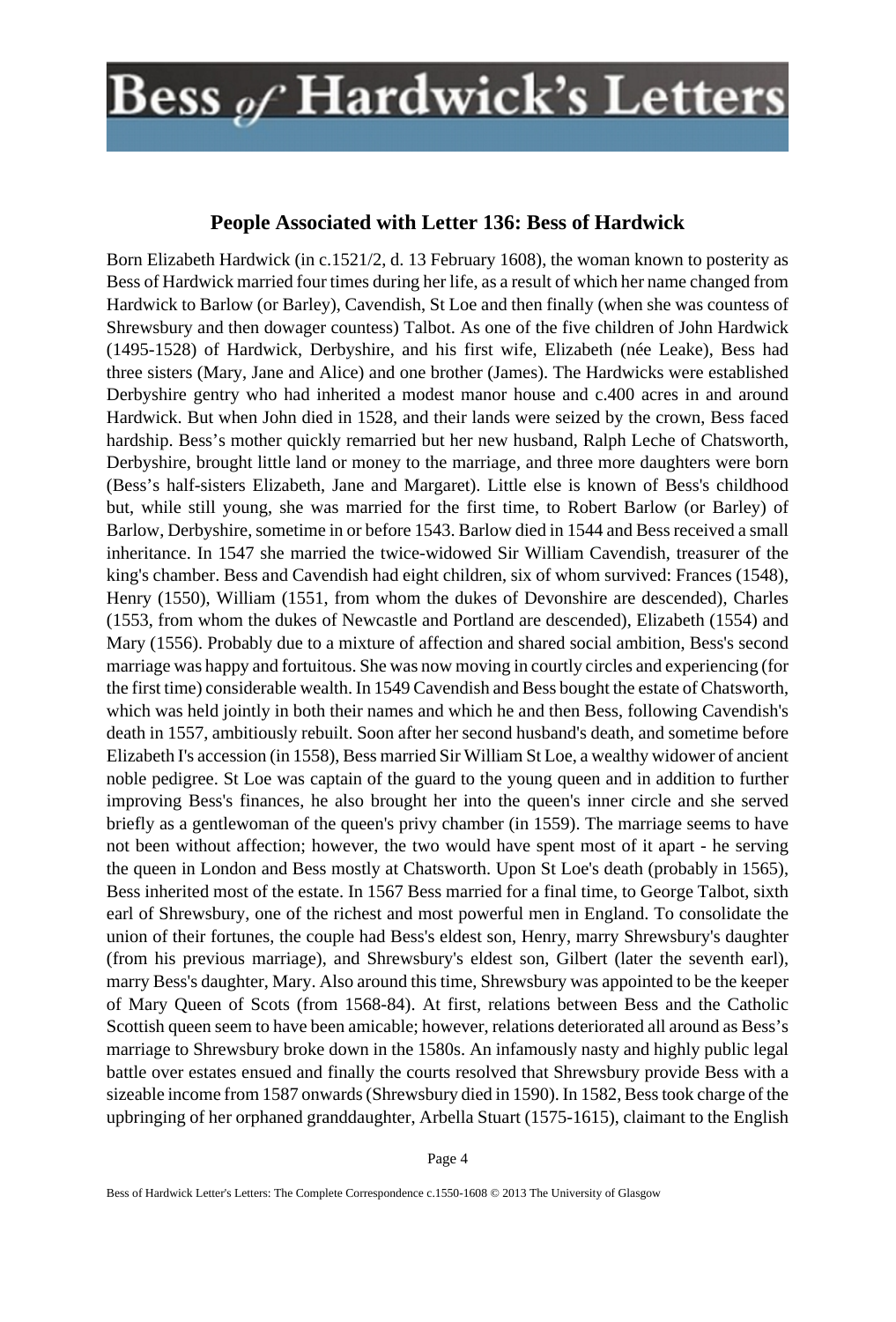and Scottish crowns. In 1587, Bess undertook her remarkable building works at Hardwick: the house now known as Hardwick Old Hall was complete by 1591; next to it, the extraordinary building now known as Hardwick New Hall was complete by 1599 and is one of the greatest architectural ventures of Elizabethan England. It was at Hardwick that Bess spent most of the remainder of her life, much of it devoted to caring for and managing Arbella, who came to loathe her existence in Derbyshire and devised several bizarre plans for her escape (to Bess's great distress). Bess also quarrelled with her eldest son, Henry, and disinherited both him and Arbella in her will. She left most of her estate to her beloved and faithful son, William Cavendish, who continued her great dynasty into the seventeenth century.

Page 5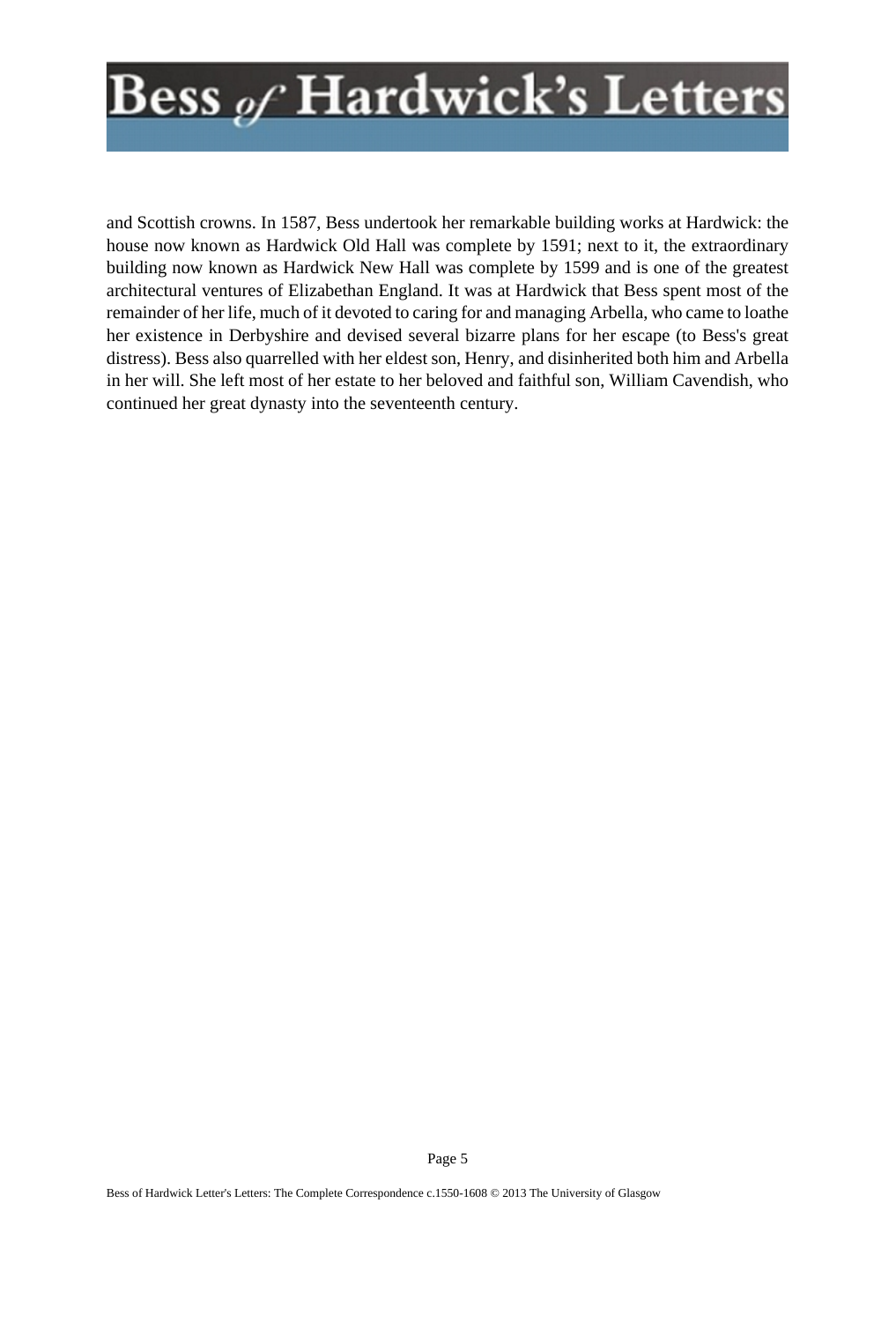### **Normalised view of Letter 136**

1602

Lady Shrewsbury Master Vicechamberlain and my lettre to ye Lady Shrewsbury

Madame. It hath pleased her Majesty; vppon the receipt of your lettres by Sir Henry Bronekard (with which and with all other perticulers he acquaynted her) to command vs two, to Lett you know, how much she remayneth satisfyed with your proceedinges ; nothinge appearinge in them, but fullnes of care to prevent inconvenionces and desyre to accomplish (in all thinges) her Majestes pleasure, But (Least you by mistakinge her meaninge, or apprehendinge more then is needfull, should peradventure take some course, that is not covenient) we are commanded to Lett you know; first what her Majesty conceaues of the younge Ladyes action, and how (from hence forth) she would haue it ordered, to avoyd idle talkes and rumours, whereof there is aptnes in most men, to take libertye in this tyme. In the observation of the roote (from whence this motive spronge in the Lady) she doth perceaue, that some base companions (thinkinge it pleasinge to her youth and sex) to be sought in marriage, weare content to abuse her, with a device; That the Erle of Hartford, had a purpose, to match his Gran=chyld with her A matter wherein they knew (in their owne consciences) how Leawdly they dealt, but that they hoped, soe to haue practised vppon the Nobleman, as to haue proffitt if they could once haue been admitted; only to haue entered into such communication with him: for of this your Ladyship may be assured, That if his owne precise carriage in the matter and cleare and inocent dealinge with the queen (as he hath done) weare not sufficient to cleare the Erle; yet the incongruitye of his Gran=chylds yeares (beinge between 17 and 18) besydes the absurd Election of the Ministers, and course of proceedinges) is suffcient to satisfye all the world, that this matter had a corrupt beginninge, as it hath a fond end, and hereof is her Majesty pleased, that you should make the yonge Lady, partaker; to this intent; both that she may see her follye, and withall to receaue this admonition hereby; That howsoever her Majesty may be contented (in respect of her penitence for her fault) to pass ouer the presumption in her, to hearken to a match in that place, whereby it mought be collected, that she had some other idle conceipt, then the marriage, Yet that if she shall not take this for a warninge, and content her selfe to Liue in good sort, (with soe deare a parent and soe worthy a matrone) without dealinge in such thinges, or any matter of importance, wherevnto she shall not ether, first make you privy (if she be the first Authour) or immediately after she is acquaynted by any others, shall not resort to you and playnly and dutifully declare all circumstances even at the first instant, she shall be made knone, that therein she abuseth that libertye, which otherwise her Majesty is pleased, she should hould, as heretofore she hath done, for all correspondencyes and exchanges of Courtesyes, and acquayntance with her freindes or yours, in matters that tend not to such like plottes or practises, wherein she must know,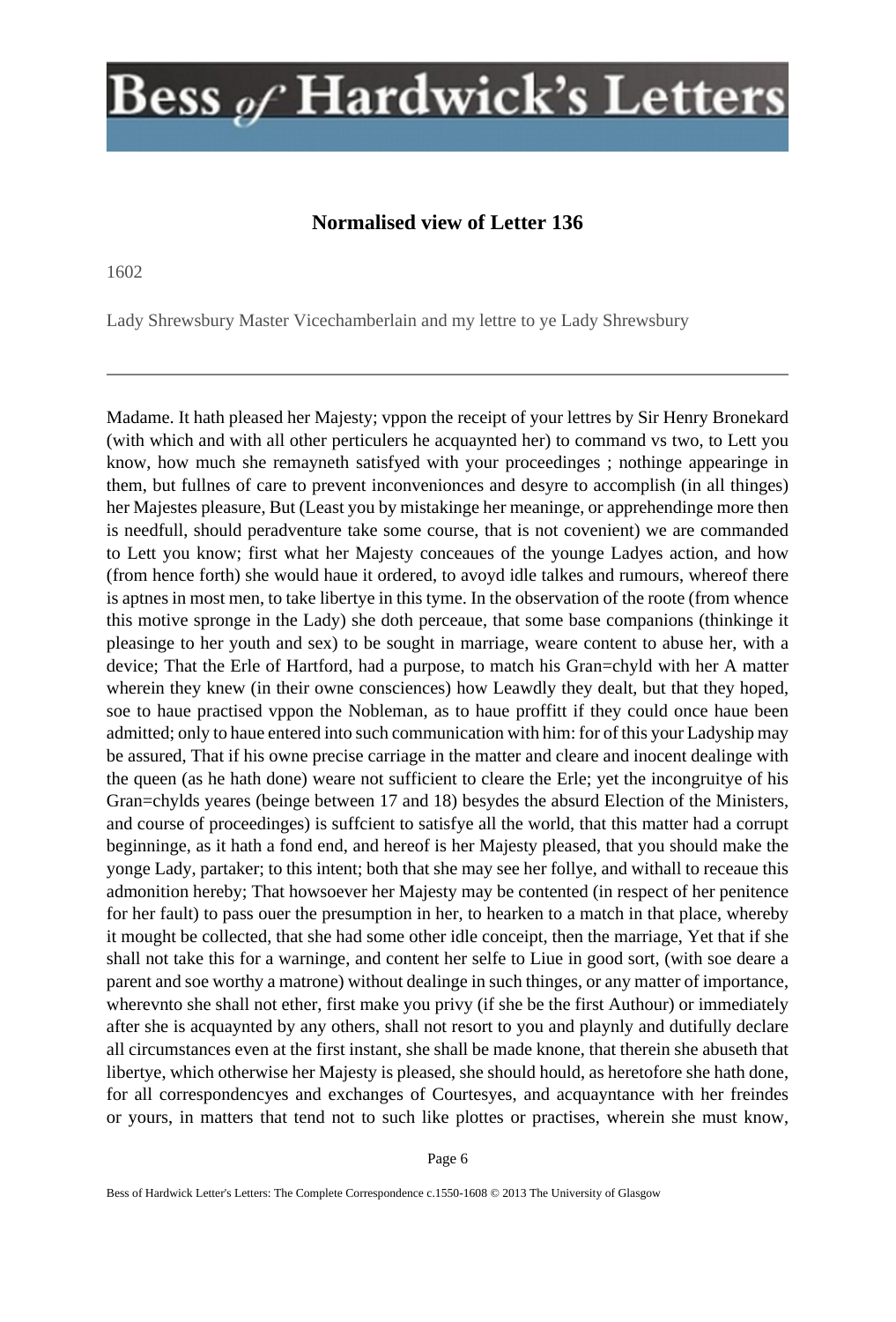that beeinge of that blood she is, her Majesty will looke for an extraordinary accompt of her proceedinges. Next Madame to concurr with this purpose, of her Majesty, in the manner of her traictment we are commanded to tell you, that she would haue you (by all meanes) avoyde any such manner of Guardinge; your howse, or excludinge resort as may contynew the fond bruietes. that are raysed, and that you therein retourne to your accustomed manner, without any other overcuriositye. Your Ladyship may notwithstandinge sufficiently observe, how she carryes her selfe, And because your age and sicknes cannot permitt you to be allwayes in her company, you may impose some care vppon some discreet gentlewoman to be in her company and some honest gentleman to attend her amongest the rest, whoe without vsinge any extraordinarye restraynt, may haue eyes sufficiently vnto her, if she doe any thinge vnfitt for her ether in dutye to the queen, or in preiudice of her owne honour or welldoinge. To conclude Madame we must agayne reiterate vnto you her Majestes gracious acceptation of your dutifull care and affection to please her. Only you must receaue this answeare for your suite to be freed of her, That her Majesty cannot thinke of any other place, soe fitt for her as this is, and therefore desyreth you to remayne contented and to looke to your health, that God may giue you a comfortable life, which her Majesty wisheth you as much as any freind you haue. And soe for this tyme we &c.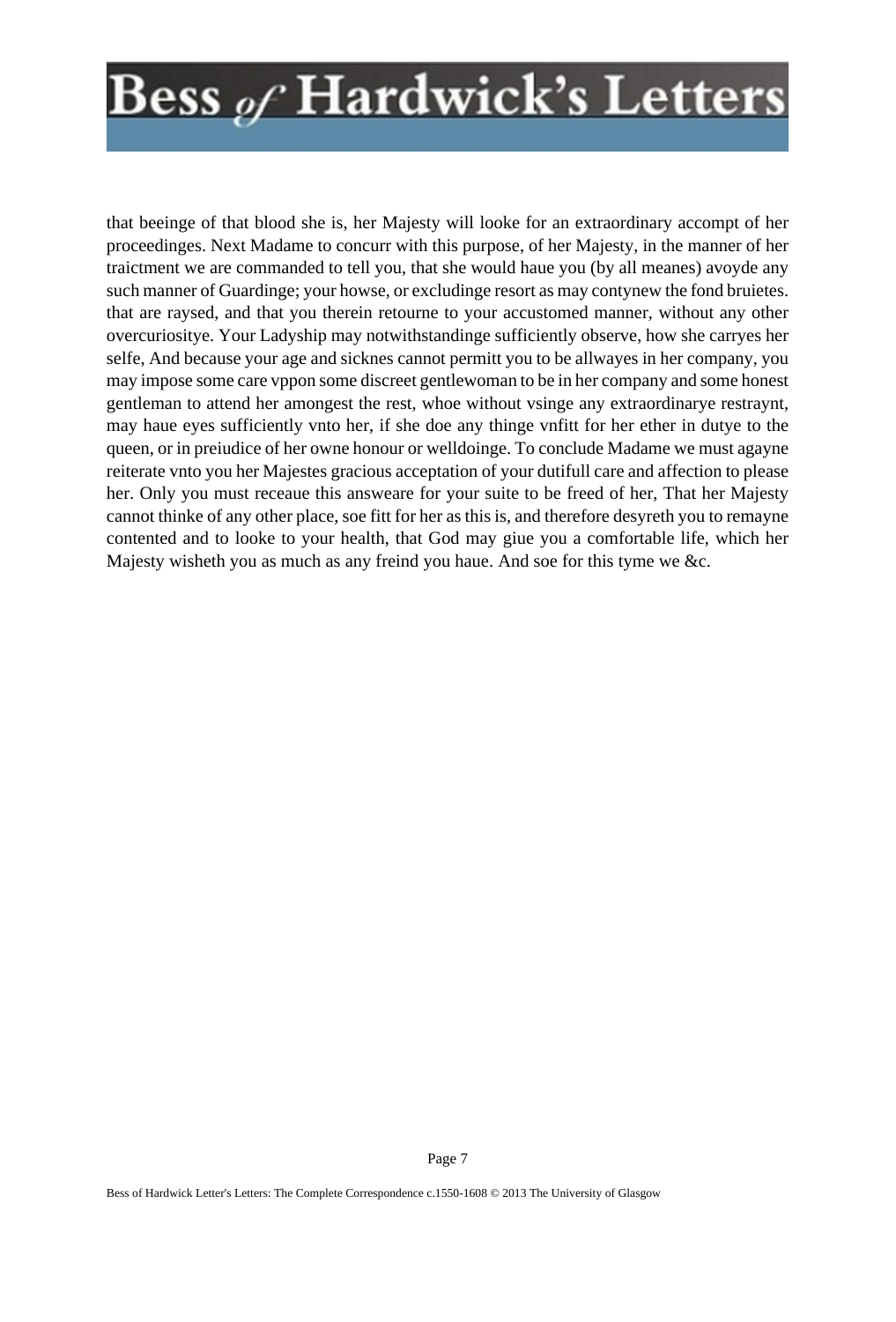### **Diplomatic view of Letter 136**

[Address Leaf]

1602

La: Shrewsb: M<sup>r</sup> Vicechamb[deletion]lain and owr **^** my**^** l*ett*re to y<sup>e</sup> Lady Shrewsbury

**[Overleaf: Notes]** 168 [Foliation, hand: archivist]

**[Letter Text: Notes]** 128 [Item number, hand: archivist] 167 [Foliation, hand: archivist]

Madame. It hath pleased her Ma.<sup>ty</sup>; vppon the receipt of your lettres by S.<sup>r</sup> Henry Bronekard (w<sup>t</sup> h w<sup>c</sup> h and w<sup>t</sup> h all other perticulers he ~ acquaynted her) to command vs two, to Lett you know, how much she remayneth satisfyed w<sup>t</sup> h your proceedinges [deletion]; nothinge appearinge in them, but fullnes of care to prevent inconvenionces

and desyre to accomplish (in all thinges) her Ma.<sup>tes</sup> pleasure, Wherof  $\wedge^{\text{But}}$ (Least you by mistakinge her meaninge, or apprehendinge more then is needfull, should peradventure take some course, that is not covenient) we are commanded to Lett you know; first what her Ma.<sup>ty</sup> conceaues of the younge Ladyes action, and how (from hence forth) she would haue it ordered, to avoyd idle talkes and rumours, whereof there is aptnes in most men, to take libertye in this tyme. In the  $\sim$ observation of the roote (from whence this motive spronge in the Lady) she doth perceaue, that some base companions (thinkinge it pleasinge to her youth and sex) to be sought in marriage, weare content to abuse her,  $w^t$  h a device; That the Erle of Hartford, had a purpose, to match his Gran=chyld  $w<sup>t</sup>$  h her  $\sim$ A matter wherein they knew (in their owne consciences) how  $\sim$ Leawdly they dealt, but that they hoped, soe to haue practised vppon the Nobleman, as to haue proffitt if they could once haue

Page 8

[Overleaf]

[Letter Text]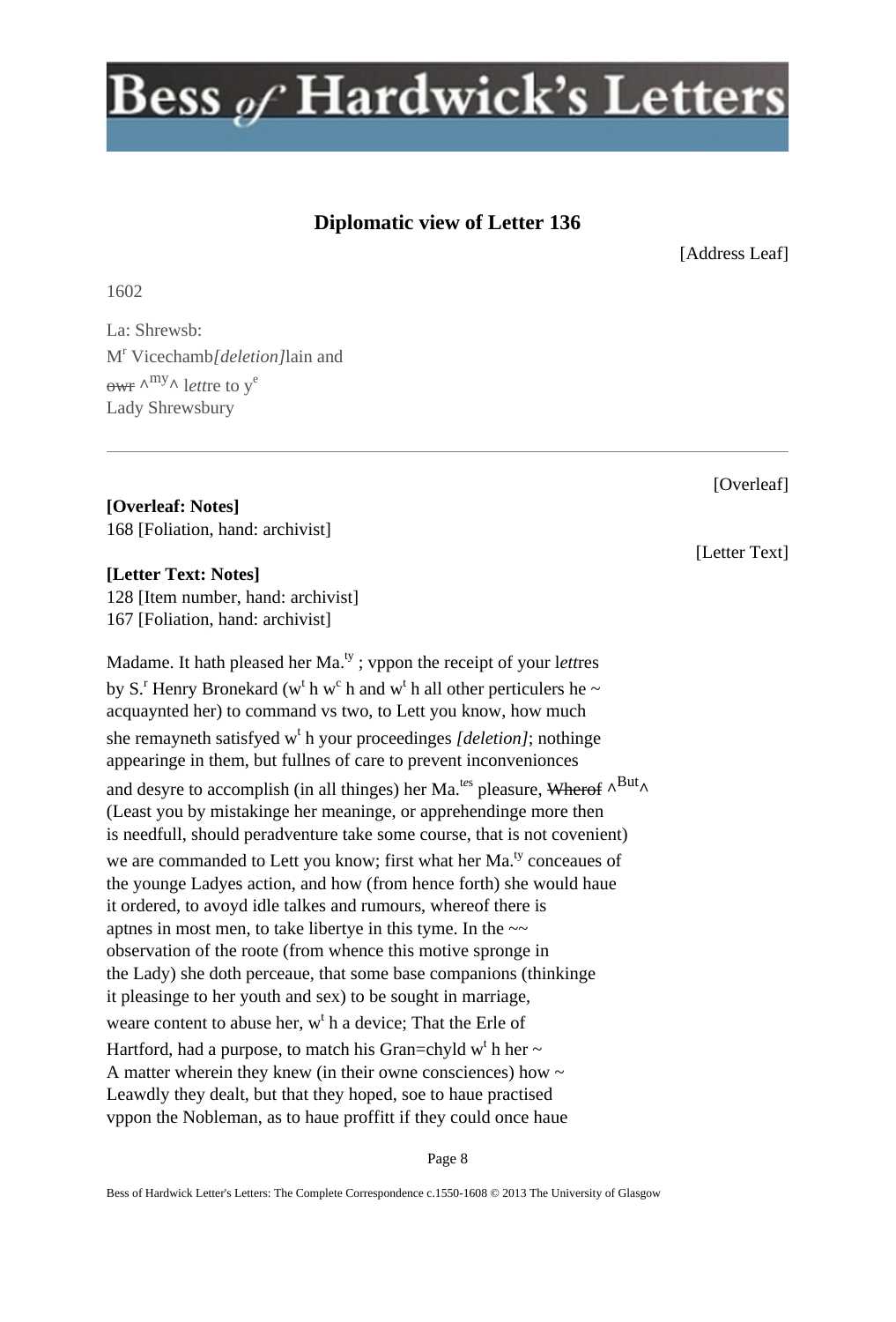been admitted; only to haue entered into such communication w<sup>t</sup> h him: for of this your Ladyship may be assured, That if his owne precise carriage in the matter and cleare and inocent dealinge  $w<sup>t</sup>$  h the queen (as he hath done) weare not sufficient to cleare the Erle; yet the incongruitye of his Gran=chylds yeares (beinge between 17 and 18) besyd*e*s the absurd Election of the Ministers, and course of proceedinges) is suffcient to  $\sim$ satisfye all the world, that this matter had a corrupt begin*n*inge, as it hath a fond end, and hereof is her Ma<sup>ty</sup> pleased, that you should make the yonge Lady, partaker; to this intent; both that she may see her follye, and  $w<sup>t</sup>$  hall to receaue this  $\sim$ admonition hereby; That howsoever her Ma<sup>ty</sup> may be contented (in respect of her penitence for her fault) to pass ouer the  $\sim$ presumption in her, to hearken to a match in that place,  $\sim$ whereby it mought be collected, that she had some other idle conceipt, then the marriage, Yet that if she shall not take this for a warninge, and content her selfe to Liue in good  $\sim$ sort, ( $w<sup>t</sup>$  h soe deare a parent and soe worthy a matrone)  $w<sup>t</sup>$  hout dealinge in such thinges, or any matter of importance,  $\sim \sim$ wherevnto she shall not ether, first make you privy (if she be the first Authour) or immediately after she is acquaynted by any others, shall not resort to you and playnly and dutifully declare all

[page break]

circumstances even at the first instant, she shall be made knone, that therein she abuseth that libertye,  $w^c$  h otherwise her Ma.<sup>ty</sup> is pleased, she should hould, as heretofore she hath done, for all correspon=dencyes and exchanges of Courtesyes, and acquayntance w<sup>t</sup> h her [deletion] freind*e*s and  $\lambda^{or}$  yours, in matters that tend not to such like plottes or ~ practises, wherein she must know, that beeinge of that blood she is,  $\sim$ her Ma.<sup>ty</sup> will looke for an extraordinary accompt of her proceedinges. Next Madame to concurr  $w^t$  h this purpose, of her Ma.<sup>ty</sup>, in the manner of her traictm<sup>t</sup> we are commanded to tell you, that she would haue you (by all meanes) avoyde any such manner of Guardinge; your howse, or excludinge resort as may contynew the fond bruiet*e*s. that are raysed, and that you therein retourne to your accustomed manner, w<sup>t</sup> hout any other overcuriositye. Your Ladyship may

Page 9